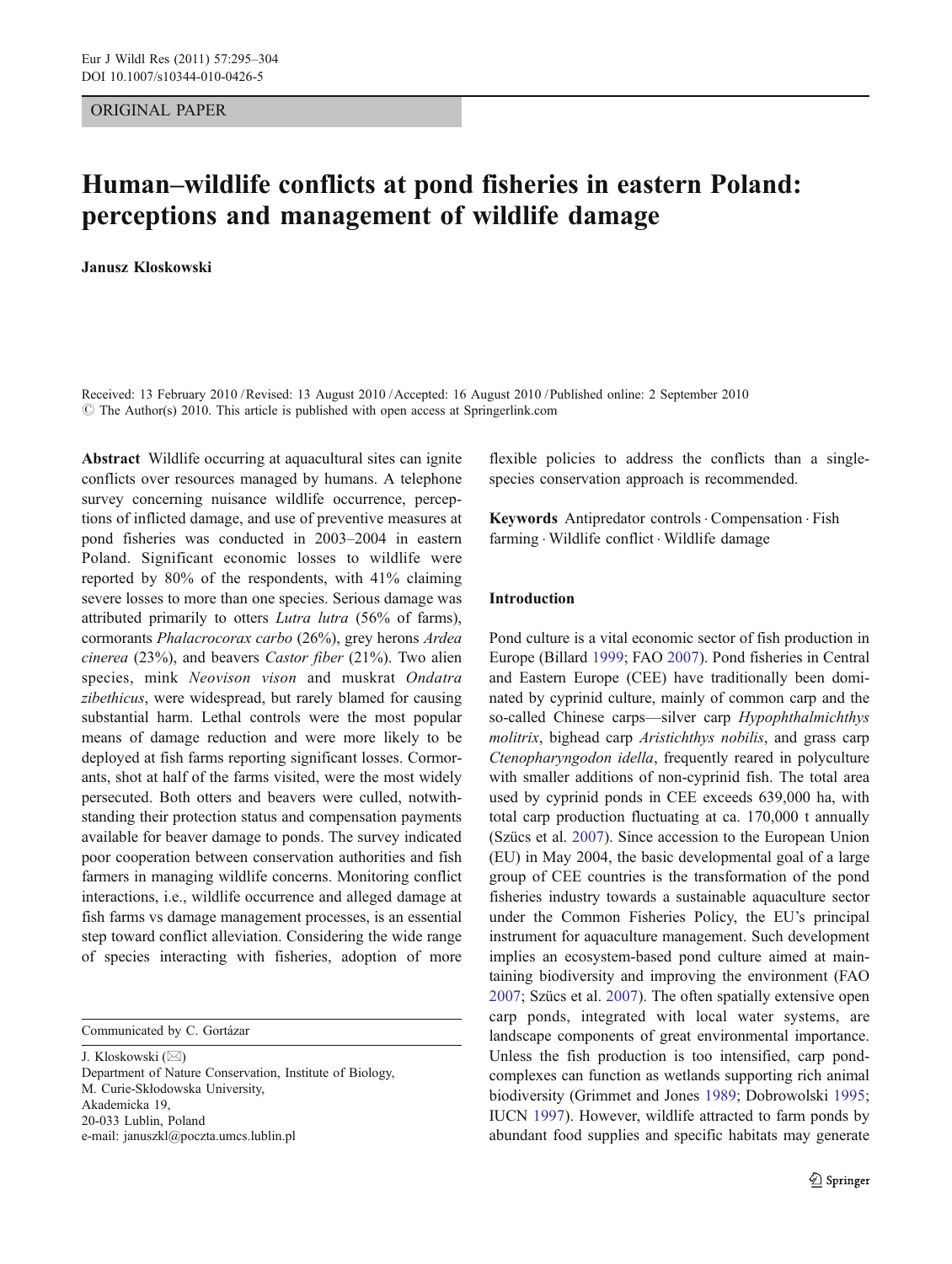<span id="page-1-0"></span>conflicts between animal conservation and economic interests by causing stock losses and physical destruction at aquaculture facilities (Dobrowolski [1995;](#page-9-0) Billard [1999](#page-8-0)). Increases in some wildlife populations and their spread into human-dominated landscapes are a growing concern in CEE (Adámek et al. [1997;](#page-8-0) Kranz [2000\)](#page-9-0). Wildlife-related conflicts may have serious consequences both for the profitability of aquaculture enterprises, due to lost production and costs of implementing damage prevention methods (Adámek et al. [1997](#page-8-0)), and for wildlife populations, due to the cumulative adverse impact of human-mediated mortality. Some species persecuted at fisheries, such as otter Lutra lutra or beaver Castor fiber, are considered flagship species for conservation of wildlife in European wetlands (Kranz [2000;](#page-9-0) Halley and Rosell [2002\)](#page-9-0).

Pond owners' observations of wildlife do not always accurately reflect the actual risk to economic yield (Freitas et al. [2007](#page-9-0)) and are likely to be biased by personal economic interest and conspicuousness of the damage (Conover [2001](#page-9-0); Kloskowski [2005a](#page-9-0)). Nevertheless, their perceptions of damage inflicted by wild animals may be critical for the choice of means for minimizing wildliferelated losses (West and Parkhurst [2002](#page-9-0))—to control the population size of species considered pests or to accept non-lethal methods of loss mitigation. Ratings of damage caused by wildlife may also influence involvement of public funds as pond owners may demand population culling or wildlife-related subsidies such as compensation schemes. Finally, fish farmers working close to wildlife are a potential source of information about wild populations. However, information feedback between the aquaculture industry and scientific research on wildlife-related concerns is poor in most CEE countries (cf. Young et al. [2007\)](#page-9-0). Research on damage to aquacultural interests has typically been limited in scope to a single species inflicting spectacular harm (Kloskowski [1999;](#page-9-0) Adámek et al. [2003](#page-8-0); Opačak et al. [2004](#page-9-0)). Correspondingly, institutional conservation policy takes a single-species approach (Rauschmayer et al. [2008](#page-9-0)) that may impede effective distribution of resources to mitigate the negative wildlife–fisheries interactions occurring when fish farms suffer losses inflicted by a wider range of wild species (cf. Conover and Decker [1991\)](#page-9-0).

This paper reports on a telephone survey of pond fisheries staff in eastern Poland in 2003–2004 on the eve of Poland's accession to the EU in May 2004. The aim of the survey was to assess the occurrence and distribution of wildlife species that may adversely affect fisheries yield in the context of the potential impact on pond culture, to identify the most destructive species, and to obtain ratings of alleged damage. The relationship between key landscape features of the fish farms and levels of losses ascribed to individual wild species was also analyzed. The other research goal was to gather information on methods of

damage control at the fisheries, including persecution of wildlife regarded as pests. A subset of the interviews was verified and supplemented by data from annual reports and hunting bags of local game clubs.

## Study area and methods

A telephone survey of pond fisheries was conducted between April 2003 and April 2004. It covered the entire eastern part of Poland, bordered from the west by the river Vistula at its middle course, including farms in the western part of the Vistula watershed, up to 20°00′E (Fig. 1). Fish farms were identified by interviews in the field, aerial photographs, telephone directories, local municipalities, and district fish farming committees. Only large (>12 ha of water surface) fish farms were targeted, as small-scale fish culturists (for whom ponds were typically a secondary source of income) interviewed during a pilot survey frequently could not identify fish predators visiting their ponds (Kloskowski [2005a](#page-9-0)). To ensure independence of the respondents, only single fish farms were included in the analyses when the farms were densely clustered (<10 km apart) or were supplied with water by the same river, on the assumption that waterways could be treated as ecological corridors by wildlife (but see also Sales-Luis et al. [2009\)](#page-9-0). In such cases the first successfully contacted fish farms were included in the analyses. Difficulties obtaining telephone numbers due to poor web information and lack of a



Fig. 1 Location of the 137 pond fisheries in eastern Poland included in the telephone survey; circle indicates losses to wildlife rated as tolerable; half-filled circle indicates serious losses ascribed to one species; *filled circle* indicates more than one species blamed for serious losses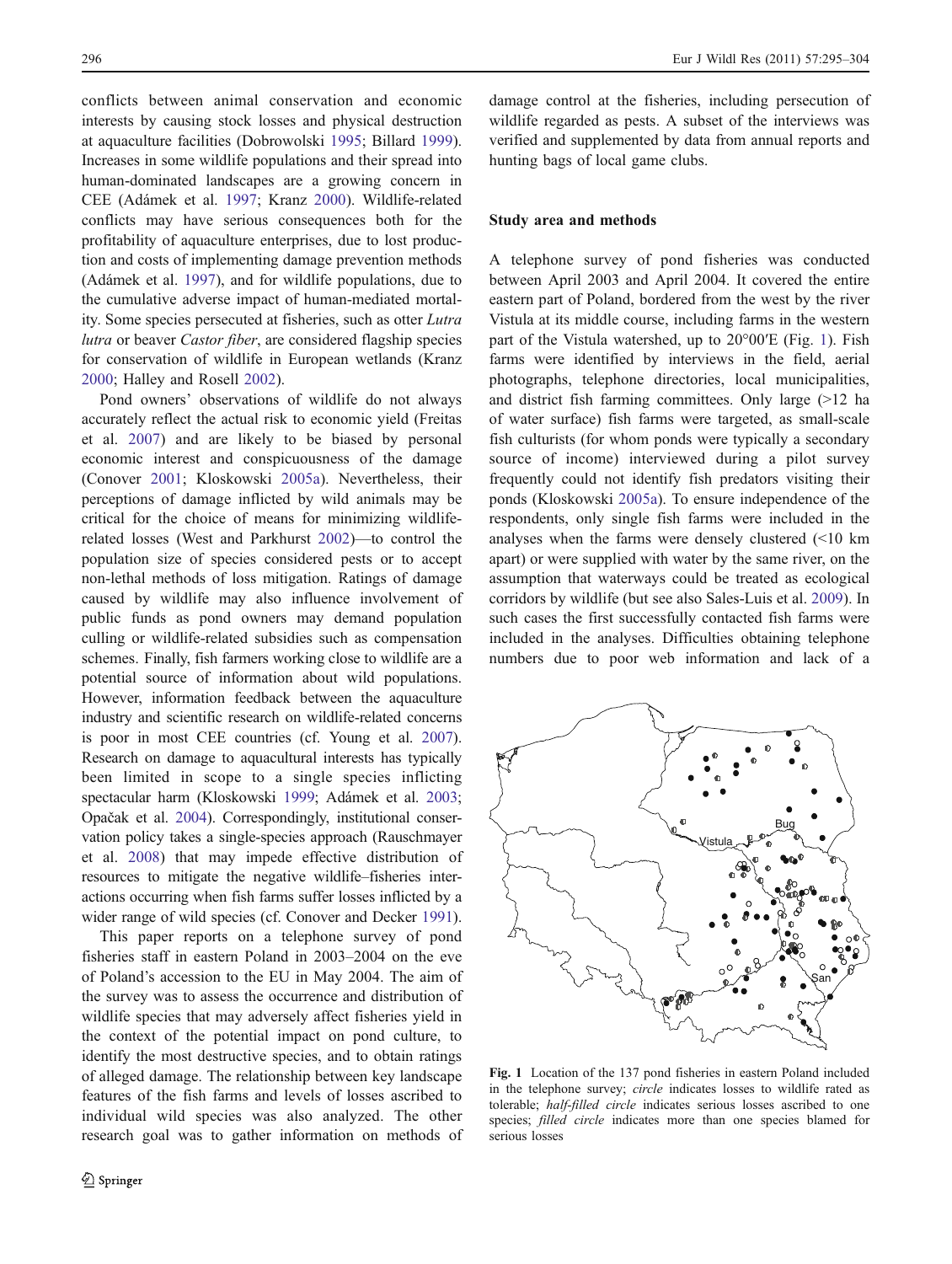country-wide register of inland fisheries were the main reasons for omitting farms from the survey. The surveyed area comprised in total ca. 21,000 ha of farm ponds. The spatial distribution of pond farms in the surveyed region was uneven: in south-eastern Poland, which has few natural lakes, a dense web of pond complexes has been established, while in the northernmost part of the country, where fisheries rely on abundant natural lakes, pond farms are sparsely distributed (Dobrowolski [1995](#page-9-0)). Consequently, fewer farms were surveyed in north-eastern Poland (Fig. [1\)](#page-1-0). Notwithstanding, on the basis of aerial images it was estimated that the farms included in the analyses  $(n=137)$  encompassed  $>60\%$  of larger aquaculture facilities operating at the time in all  $100 \times$ 100 km UTM squares of the surveyed area.

Telephone surveys are presumed to be superior to visiting the interviewees or to postal surveys when questions pertain to "sensitive" issues (Sellitz et al. [1965](#page-9-0); Brace [2004](#page-8-0)), i.e., when information is requested that might be viewed as incriminating (see below). Biases associated with respondents' attempts to impress the interviewer (e.g., about the levels of wildlife damage) are likely to be lower than in face-to-face meetings (Brace [2004\)](#page-8-0). Also, postal surveys on wildlife typically have low response rates (Carss [1994;](#page-8-0) Callaghan et al. [1998](#page-8-0)) and risk the nonresponse bias occurring when persons more interested in the issues covered by the survey are more likely to respond (McKinstry and Anderson [1999;](#page-9-0) Conover [2001](#page-9-0)). The interview design was pilot-tested in spring of 2003 in a survey of 40 farms focusing on the impact of otters at farmed fisheries in south-eastern Poland. Its format was extended to include more detailed information on other wildlife. Consequently, information included in the present data set on otters from 80 farms in south-eastern Poland has been used in a previous paper (Kloskowski [2005a](#page-9-0)). In the pilot survey, otters, grey herons Ardea cinerea, cormorants Phalacrocorax carbo, and beavers were the species most frequently blamed for reducing yield. Although rarely implicated in losses at fisheries, two alien invasive amphibious mammals, mink Neovison vison and muskrat Ondatra zibethicus, were often mentioned as well. Therefore, the following survey focused on these six species. According to regulations of the Polish Ministry of Environment from September 2001 (Act No. 130/1455- 1456), cormorants, otters, and beavers were either strictly or partially protected, but at sites regarded by law as fishery precincts (areas recognized by local municipalities as reserved for aquaculture), cormorants were not protected, while beavers and otters could be culled with local-level (voivodship) or state-level (ministry) permission, respectively. Beaver damage was covered by compensation programs administered by voivodship conservation authorities. Grey heron, mink, and muskrat were game species under hunting legislation (Act No. 43/488, May 2001).

All telephone calls were made by the same person to ensure consistency in interpretation of responses. Upon initial contact, the interviewer briefly explained the purpose of the study, stressing its scientific character, and asked to speak to a high-position staff member employed with the farm for a long time and familiar with local wildlife. The interviewees were pond owners, fisheries managers, or fish farm ichthyologists (hereafter "fish farmers"). Only facilities represented by interviewees employed with the farm for at least 10 years were included in the analyses. Once the fishery staff had been successfully contacted, it was not difficult to find such respondents. Most of the sampled facilities were established >40 years ago and run for years as state-owned enterprises, and the fish farmers were typically local employees of many years' standing. The respondents were allowed to choose the time of day for the interview. None of the fisheries refused to cooperate, but four farms were disregarded because their owners were unwilling to answer more than one question. Interviews with one unanswered question (typically on methods of damage prevention; see below) were included in the analyses. The interviewees were asked in a standard way whether any economic losses at their farms were currently attributable to wildlife and which species inflicted the greatest harm. They were then asked to classify the impact of species recorded at their farms into two categories: (1) tolerable level of damage caused by a given species or (2) serious loss of yield caused by the species. In the latter case interviewees were asked about the type of alleged damage. If the interviewees did not mention any of the focus species, they were asked about their occurrence and impact. Further questions addressed damage control methods: whether any other than routine shooting by hunters were deployed and whether they were effective. Again, when the interviewee did not mention protective measures against any of the species cited earlier as inflicting damage, additional questions were asked pertaining to these species. The interviewer did not inquire about the legality of the damage prevention tools employed, as in the pilot survey some respondents queried about culling permits reacted with apparent mistrust and unwillingness to describe damage controls in general. Complaints about beaver led to a question about compensation claims. Interviewees representing ponds visited by otters or minks were asked whether the visiting rates by these species at their farms had changed over the last 10 years. The final section focused on information on the farm and the interviewee: farm size (the total surface area of farm ponds), property ownership, pond location, water supply to the ponds, species and age-classes farmed, and whether the interviewee had a hunting license.

A possible bias of wildlife surveys whose respondents are not educated wildlife experts is improper species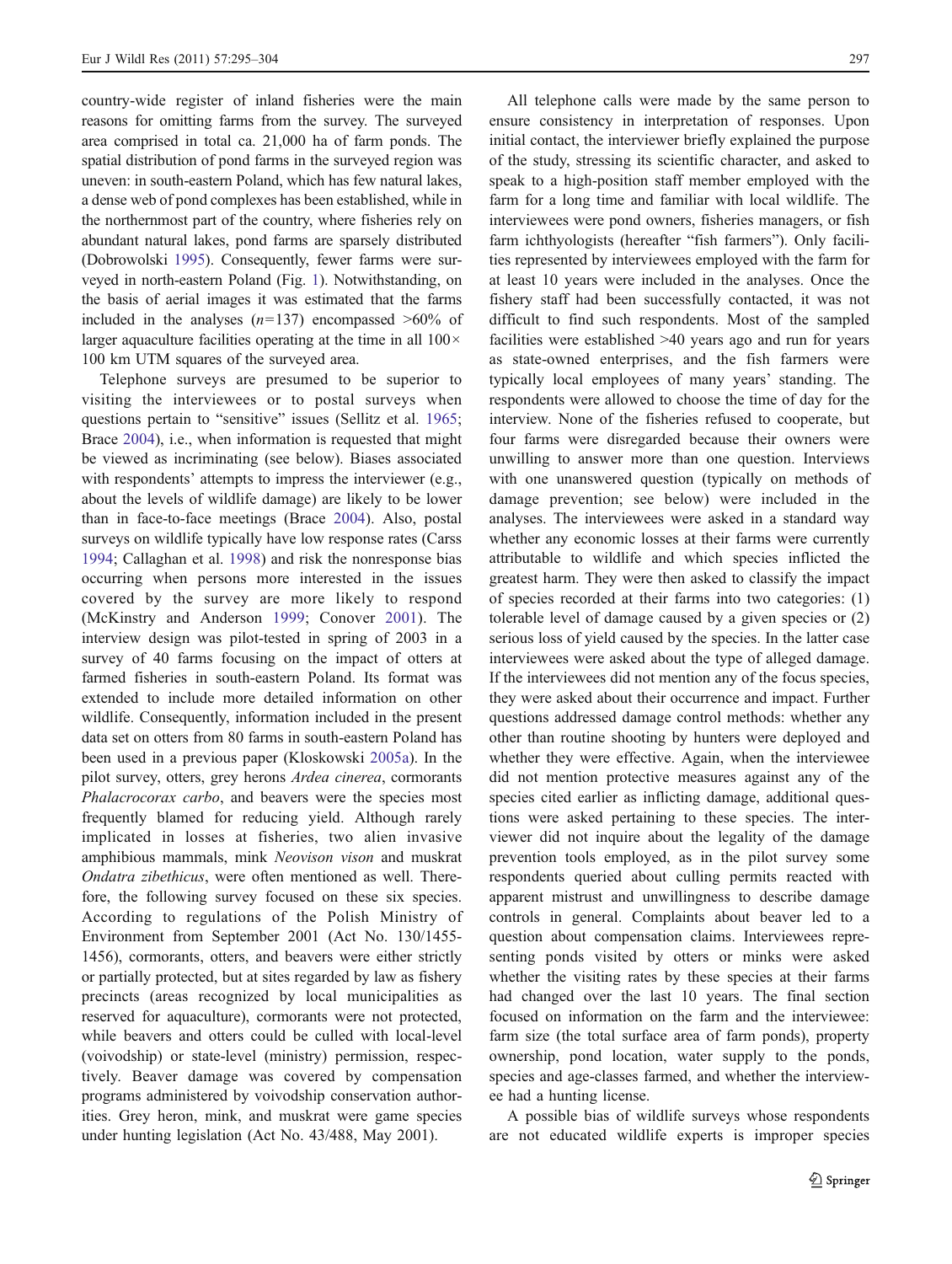identification. However, a field verification of otter observations at aquaculture facilities indicated that professional fish farmers could reliably recognize large vertebrates visiting their ponds (Kloskowski [2005a\)](#page-9-0). In the present study, to evaluate the accuracy of interviewees' presence/ absence ratings of mink and muskrat (two smaller and less common species), a subset of the data was compared with annual game club reports from 1 April 2003 to 31 March 2004 hunting season, from the game districts in which the surveyed fish farms were located. These were Polish Hunting Association game clubs from the Lublin voivodship (ca.  $25,000 \text{ km}^2$ ), covering most of the central part of the surveyed area bordered by the rivers Vistula, Bug, and San (Fig. [1](#page-1-0)). As there could be information flow between fish farmers and hunters, to increase independence of samples, only interviewees declaring themselves not to be hunters were included in the analyses  $(n=30)$ . Hunting bags of the game clubs were used to supplement information on wildlife control at pond fisheries. Also, to verify the interviews, registers were obtained of compensation claims issued or supervised by government agencies of the Lublin voivodship in 2003–2004 for damage inflicted by wildlife.

### Data analyses

To determine farm characteristics discriminating between farms with different levels of reported losses, a general discriminant analysis (GDA) was used. GDA is a method applying general linear model procedures to discriminant function analysis (STATISTICA 6, Statsoft Inc. 2001). All predictor variables (both continuous and categorical) were entered, then variables which contributed least to the between-group differences were systematically eliminated. Wilk's  $\lambda$  was used to assess the effectiveness of the analysis in separating farm groups. This method was performed separately for species most frequently blamed for damage at fisheries. Explanatory variables included total pond surface area; northing and easting of the farm location based on 10 kmUTM grid squares recoded to decimal values; type of water supply (a river vs precipitation or springs; rivers could be used by wildlife as waterways facilitating access to the ponds); urbanized vs "natural" landscape—a fish farm was assumed to be situated in an urbanized habitat when at least one side of the polygon created by the collective shoreline of the farm ponds was directly adjacent (<50 m) to a densely built-up residential area. The two latter variables were treated as nominal factors. As many of the fish farmers indicated the Vistula River and large lake complexes as wildlife concentration sites, especially of cormorants and herons, GDA included the distance from the closest large lake (>100 ha), or from the river in the case of fish farms located in the Vistula river valley, as predictor variable. When necessary, landscape metrics were

calculated from digitized charts or assessed from aerial photos. GDA was also performed for mink and muskrat, with their presence/absence as the categorical grouping variable. In mink and muskrat models, otter and mink presence/absence were added, respectively, as categorical predictors, on the assumption of strong trophic interactions between these species (Bonesi and Macdonald [2004;](#page-8-0) McDonald et al. [2007;](#page-9-0) Brzeziński et al. [2009](#page-8-0)). Continuous variables were log-transformed.

The strength of association between two dichotomous variables, e.g., between the level of damage ascribed by the fish farmers to individual species (serious vs tolerable losses) and occurrence of kills, was quantified with the phi-coefficient. The significance of  $\varphi$  was determined by reference to the value of  $\chi^2$  (Daniel [1990\)](#page-9-0). The kappa coefficient was used to measure the extent of agreement between hunters' and fish farmers' observations of mink and muskrat (both expressed in terms of presence/ absence). K values in the range  $0.60-0.80$  roughly represent substantial agreement between observations, and those >0.80 indicate almost perfect similarity (Landis and Koch [1977\)](#page-9-0).

# Results

# Wildlife occurrence and damage perceptions at pond fisheries

Serious damage by wildlife was reported at 110 farms (80%), and more than one wild species was implicated in substantial damage at 56 sites (41%). Forty-one interviewees (30%) reported serious losses inflicted by both mammals and piscivorous birds. Otters and grey herons were the most prevalent predators on cultured fish, with both species observed at >94% of surveyed farms. Otter numbers were felt by 61% of interviewees to have increased at their farms over the last 10 years. Otters and cormorants had the highest damage ratings; both otter and cormorant were perceived to inflict serious damage at over a half of the sites where they were observed (Table [1\)](#page-4-0), whereas heron were blamed for severe financial losses at only 24% of farms visited. Both otter and the piscivorous birds were blamed for consuming economically significant quantities of cultured fish. However, 26 of 77 and 5 of 35 farmers experiencing significant stock depredation by otters and cormorants, respectively, cited indirect fish losses resulting from stress, injuries, and in the case of otters, from disturbance in winter as even more detrimental than direct consumption. Otter was the only species believed to be responsible for losses of large "marketable" fish, i.e., stocks of the greatest economic value. At 27 farms (21% of visited sites), otter was either reported to prey selectively on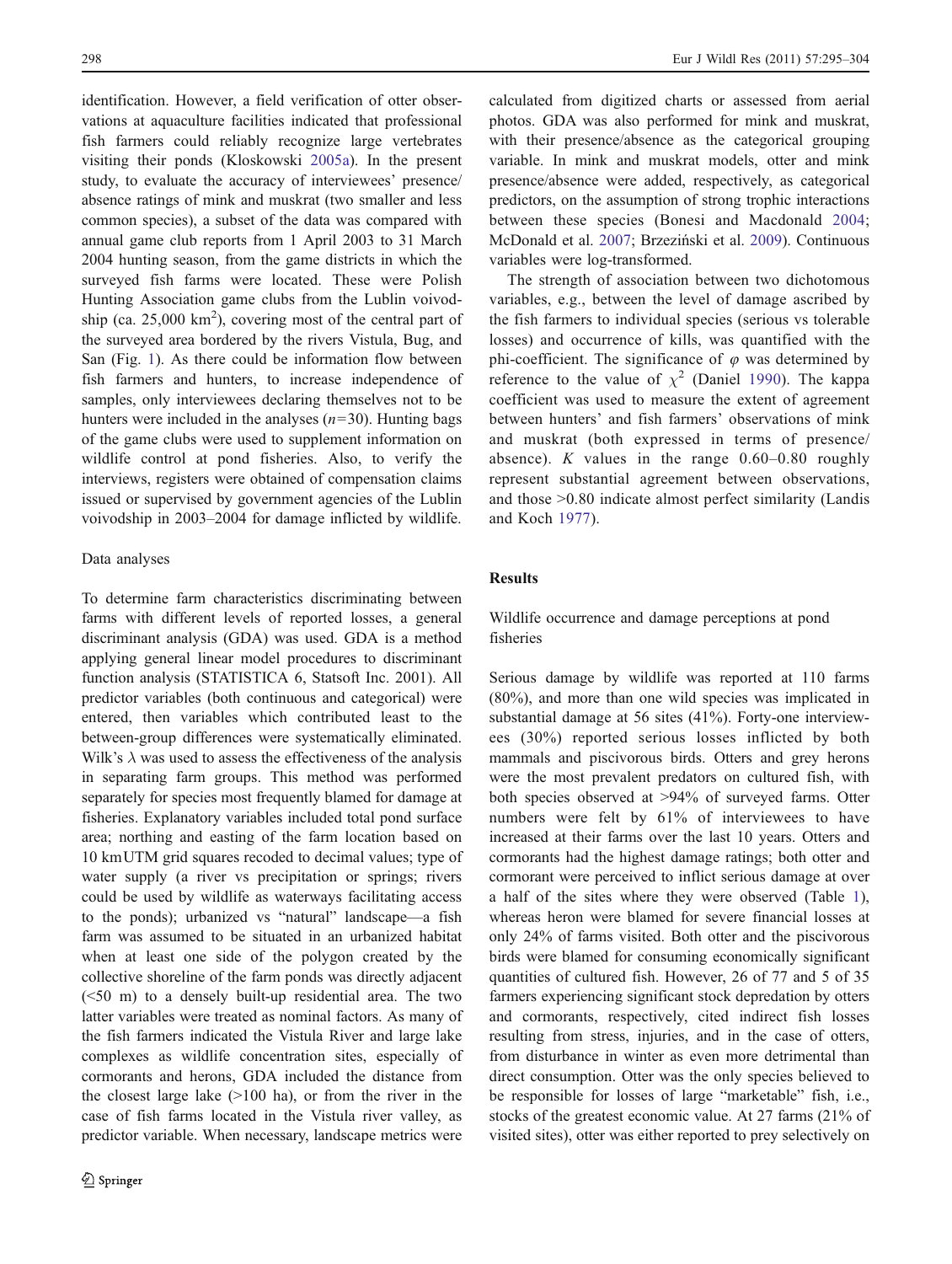<span id="page-4-0"></span>Table 1 Numbers (percentages) of fish farms with different ratings of economic losses attributed to wildlife

| Species       | Losses                |               |            |  |  |  |
|---------------|-----------------------|---------------|------------|--|--|--|
|               | Serious (intolerable) | Tolerable     | None       |  |  |  |
| Cormorant     | $35(25.6\%)$          | 31 $(22.6\%)$ | 71 (51.8%) |  |  |  |
| Grey heron    | $32(23.4\%)$          | 99 (72.2%)    | $6(4.4\%)$ |  |  |  |
| <b>Beaver</b> | 29 (21.2%)            | 63 $(46.0\%)$ | 45 (32.8%) |  |  |  |
| Otter         | 77 (56.2%)            | 52 (38.0%)    | $8(5.8\%)$ |  |  |  |
| Mink          | $7(5.3\%)$            | 62 $(46.6\%)$ | 64 (48.1%) |  |  |  |

Listed are species identified as causing serious damage by >5% of the interviewees

large fish or blamed for particularly severe damage to older fish cohorts. Beaver was felt to inflict intolerable damage at 21% of the surveyed farms, with damage complaints focusing on destruction of pond levees. Two respondents blamed beaver activity for facilitating fish predation by herons by reducing pond water levels. Sixteen farms (12%) were visited by all species with the strongest impact, i.e., otters, cormorants, beavers, and herons.

GDA showed that perceived adverse effects of cormorant and beaver tended to increase in a northerly direction (Table 2). The vulnerability of fish stocks to cormorants was also influenced by the size of the fish farm and its proximity to large natural waters (Table 2). None of the characteristics analyzed significantly distinguished between fish farms with different ratings of stock losses to otters or herons.

Mink occurred at 52% of farms and was widespread over eastern Poland (Table 1). However, the GDA showed that it was more common in the northern part (Wilk's  $\lambda$ =0.770;  $F_{1,122}$ =36.48, p<0.001). It was also more likely to to be reported at farms where otters were observed (Wilk's  $\lambda$ = 0.968;  $F_{1,122}$ =36.48,  $p$ =0.048). Mink was the only species occasionally difficult to recognize by fish farmers; four interviewees stated that they were unable to identify mink to species. However, fish farmers' perceptions of mink occurrence and local hunting reports showed substantial agreement  $(K=0.795\pm0.120 \text{ SE}; 95\% \text{ confidence intervals:}$ 0.575–1). Moreover, many mink observations were based on "hard" evidence: findings of dead individuals, snared animals, or food caches consisting of fish. Species confusion between otter and mink seems unlikely to seriously bias the data: 68 of 69 mink records came from farms visited by otters and the fish farmers usually differentiated the type of damage inflicted by the two species, typically claiming depredation by mink to be confined to the smaller stock. A majority of interviewees assessed the time period of mink presence at their farms as <15 years; only one pond owner (a hunter) from north-eastern Poland claimed that minks had visited his farm since the mid-1970s. However, ten respondents representing farms with mink (all of them visited by otters) believed that following an expansion phase, mink numbers had significantly declined at their ponds in the last  $2-3$  years.

Muskrats were recorded at 81 farms (59%) and although commonly blamed for digging in dams, were regarded as a problem species of economic significance at only one farm. As in the case of mink, the kappa statistic indicated a strong similarity between muskrat presence/absence ratings by fish farmers and hunting bag data  $(K=0.630\pm0.166 \text{ SE}; 95\%$ confidence intervals: 0.303–0.956). Muskrat occurrence at aquaculture facilities was negatively associated with mink presence (Wilk's  $\lambda$ =0.915;  $F_{1,122}$ =11.30, p<0.001). At all farms where muskrats were believed to be absent, the species had been observed earlier. Additionally, on 11 farms with muskrat where mink were reported to be present, interviewers estimated (unrequested) that muskrats were

|                                                              | Free from concerns | Tolerable losses perceived | Serious losses perceived | Wilk's $\lambda$ | $\overline{F}$ | df     |
|--------------------------------------------------------------|--------------------|----------------------------|--------------------------|------------------|----------------|--------|
| Cormorant                                                    |                    |                            |                          |                  |                |        |
| Farm size (ha)                                               | $66.7 \pm 2.2$     | $136.7 \pm 2.3$            | $146.9 \pm 3.0$          | 0.849            | $11.719**$     | 2, 132 |
| Northing <sup>a</sup>                                        | $50.93 \pm 0.83$   | $51.29 \pm 1.13$           | $52.00 \pm 1.64$         | 0.867            | $10.079**$     | 2, 132 |
| Distance from the closest<br>large lake/river (km)<br>Beaver | $27.3 \pm 2.0$     | $22.7 \pm 2.4$             | $12.8 \pm 2.6$           | 0.897            | $7.537**$      | 2.132  |
| Northing <sup>a</sup>                                        | $50.92 \pm 0.96$   | $51.40 \pm 1.38$           | $51.40 \pm 1.14$         | 0.964            | $3.264*$       | 2, 134 |

Table 2 Results of the general discriminant analysis for fish farms with different levels of economic losses attributed to wildlife

Only variables retained by the stepwise procedure at  $p<0.05$  are shown. Mean  $\pm$  SD values of the significant predictors are given

<sup>a</sup> UTM coordinates were recalculated to geographical coordinates

 $*_{p<0.05}$ 

 $*p<0.001$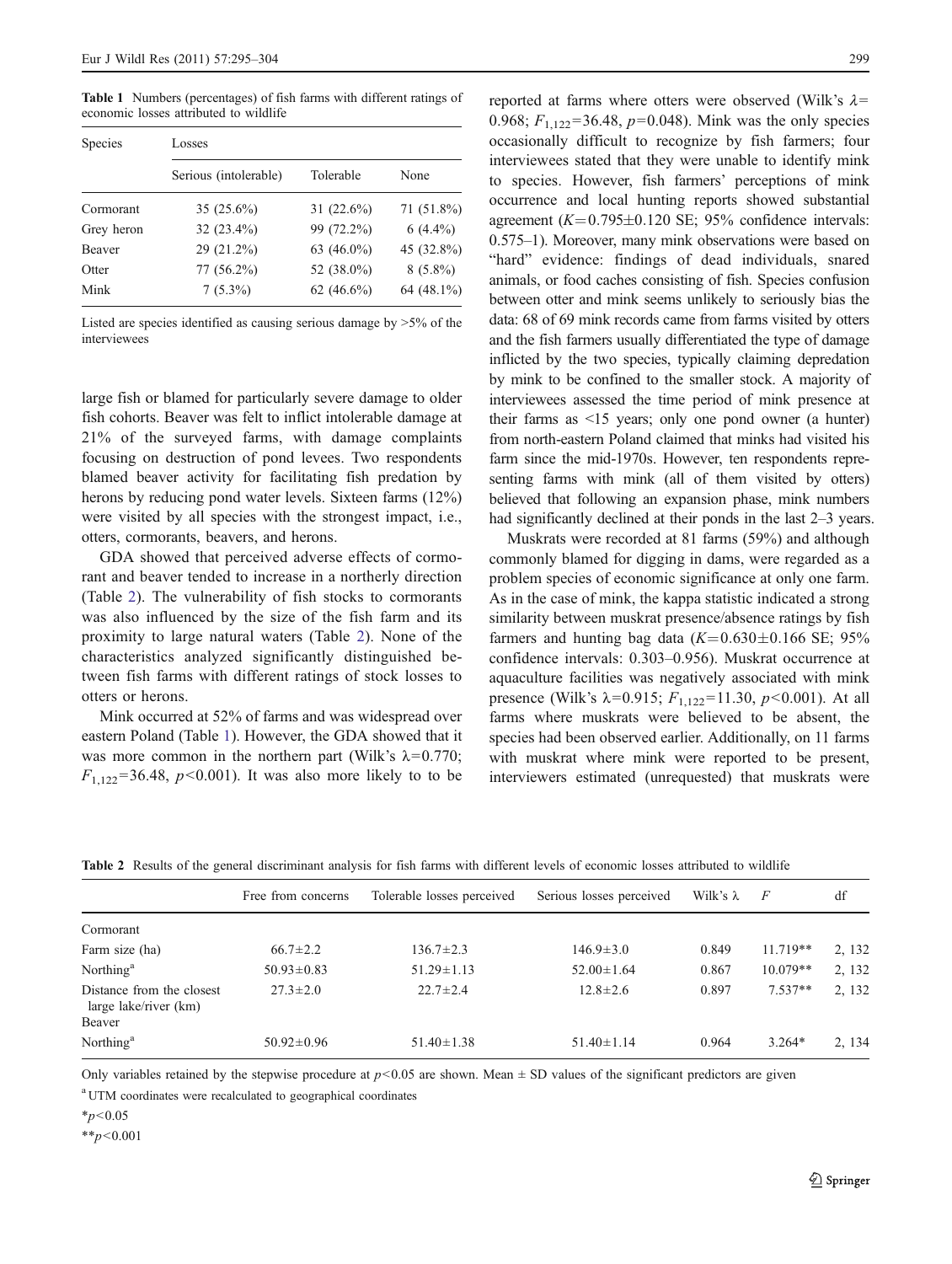rare or decreasing in numbers. However, muskrats were also perceived to be decreasing at 13 farms where mink were not observed.

Losses to great white egrets Egretta alba exceeded the tolerance of five farmers (4%), while 16 interviewees (12%) indicated (unrequested) an increase in egret visits to their ponds. The remaining wild species occasionally considered to be a nuisance (in all cases by  $\langle 3\% \rangle$  of the interviewees) were night heron Nycticorax nycticorax, mute swan Cygnus olor (due to feeding on cereals fed to fish), merganser Mergus merganser, osprey Pandion haliaetus and whitetailed eagle Haliaetus albicilla.

## Damage mitigation measures

Damage control measures were employed at 74 farms (58%). The most popular were lethal controls, reported at 58 farms (42%). Cormorant, declared to be shot at 33 fish farms (Table 3), was the most widely culled species at fisheries. Lethal methods were commonly deployed to limit cormorant depredation, though all but two of the 14 farms that used non-lethal scaring devices against cormorants (gas cannons, firecrackers, shooting to harass birds) rated them effective in keeping cormorants away from the ponds. Three interviewees mentioned cutting down trees used by cormorants for nesting or perching in the neighborhood of ponds. The devices used against cormorants were routinely targeted at herons as well (11% of farms with herons), but no deterrents were used specifically against herons. The remaining nuisance species were reported to be culled at <20% of the sampled facilities where they occurred (Table 3). Under-reporting of otter persecution was obvious, because seven respondents (5% farms visited by otters) did not want to talk by telephone about methods of reducing losses to this species, or vaguely said that animals were "effectively removed" from their farms. Visits to

Table 3 Summary data for fish farms where lethal methods of damage control were employed

| Species       | Number of farms where<br>lethal control was used<br>$\frac{6}{6}$ of the species<br>occurrence sites) | $\varnothing$ | $\chi^2$ (df=1) p |         |
|---------------|-------------------------------------------------------------------------------------------------------|---------------|-------------------|---------|
| Cormorant     | 33 $(50.0\%)$                                                                                         | 0.404         | 22.6              | < 0.001 |
| Grey heron    | $26(19.8\%)$                                                                                          | 0.207         | 5.62              | 0.018   |
| <b>Beaver</b> | 13 $(14.1\%)$                                                                                         | 0.531         | 25.91             | < 0.001 |
| Otter         | $25(19.7\%)$                                                                                          | 0.203         | 5.32              | 0.021   |
|               |                                                                                                       |               |                   |         |

Correlation coefficients between perceived levels of losses and occurrence of wildlife persecution are presented. The value of  $\varphi$  was tested against the relevant value of  $\chi^2$ . Listed are species culled by fisheries staff at >10 farms

ponds and occasional information from other sources suggested that illicit killing of otters was common, even when not admitted by the interviewees, but responsibility for the killing was not clear. Four respondents (3% of farms visited by otters) reported otter snare-trapping by poachers due to the alleged recent return of the fur market. Some interviewees indirectly indicated that they killed otters illegally because obtaining permits for culling the strictly protected species was complicated. Farmers rarely deployed non-lethal antipredator controls to curb otter predation (5% of farms visited by otters), and only two respondents (2%), both using electric fences around ponds holding overwintering fish, considered them effective. Only one pond owner claimed to have permission for live-trapping and translocation of otters, but with poor capture success (one individual was trapped).

In no case did wildlife authorities reimburse pond owners for non-lethal methods of damage reduction. Noninvasive prevention of beaver damage (construction of metal net fences along critical sites at levees) has been planned by only one farmer on condition of receiving a subsidy. Twenty-four farmers (18%) received ex-post compensation paid from government funds for alleged beaver damage to levees, culverts, and irrigation structures. However, six of them culled beavers, claiming the payments were unsatisfactory because they pertained only to damage to levees and not to the value of stock fish that might be liberated after collapse of a pond levee.

Although the interview design did not include additional detailed questions on culling practices, a significant proportion of kills reported as authorized seemed to occur in a legal grey area. Although 36 fish farmers (26%) were licensed hunters, other methods than authorized shooting were apparently common. Persecution of mammalian intruders included cruelty cases such as clubbing of otters at ice holes or deliberate use of fierce dogs. On the other hand, the interviewees routinely complained that hunters showed no interest in shooting non-game nuisance species. Hunting bags indicated that herons were shot in 27 of 62 hunting districts containing fish farms, muskrats in 38 and minks in eight, where hunting statistics were available. However, figures on animals harvested directly at fish farms remain unknown.

Fish farmers experiencing significant losses to the principal problem species were more likely to employ lethal control of these species than farmers with losses that could be accommodated (Table 3). Similarly, mink and muskrat were actively persecuted (shooting, trapping, snares) by fishery staff wherever they were alleged to inflict substantial damage. Among farms with serious losses, culling was more likely to be practiced when more than one wild species was blamed for serious financial losses ( $\varphi$ =0.365,  $\chi^2$ =18.24,  $p$ <0.001).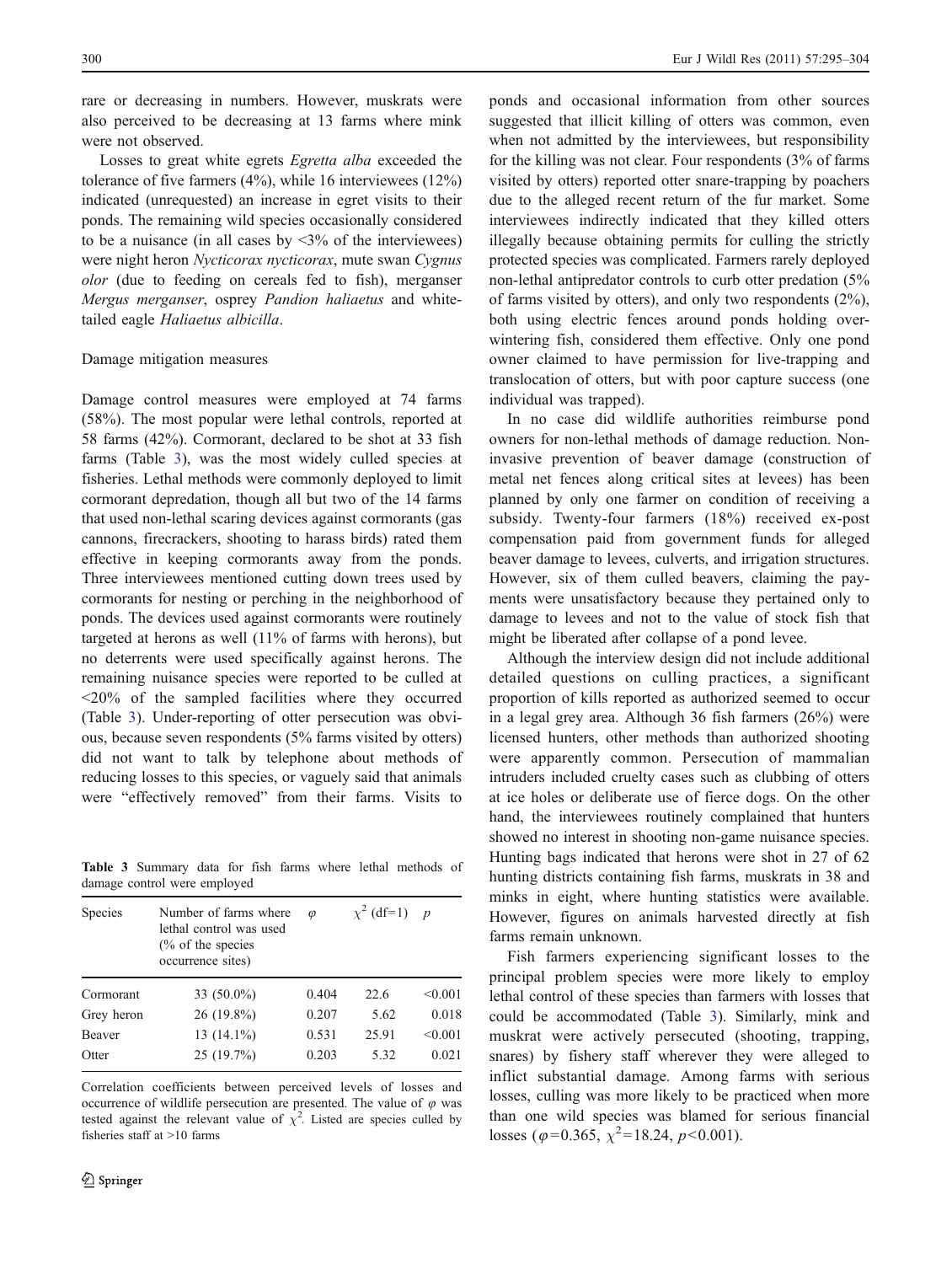#### **Discussion**

Occurrence of nuisance wildlife and damage perceptions at pond fisheries

Serious losses to wildlife were commonly reported at pond fisheries, and more than one species created problems of economic significance at 41% of surveyed farms. Otters dominated the aquacultural damage; they were widely reported and believed to be responsible for severe stock losses at over a half the sites where they were observed. Various features of the species' ecology might contribute to the otter's notorious reputation (Kranz [2000](#page-9-0); Adámek et al. [2003\)](#page-8-0). In contrast to avian predators, otters are year-round visitors at farms. As they are little constrained by prey fish size, larger-sized fish cohorts with the greatest market value are vulnerable to otter depredation (Kloskowski [2005b](#page-9-0)). Relatively high damage ratings placed cormorant as the second most destructive species. Although the least widespread of the survey's focus species, it was the most widely killed species at the farms.

Populations of all focus species were widely dispersed across the fish farms in eastern Poland. Increases in ratings of damage from cormorants and beavers along the northward gradient are not surprising, as the lakelands in north-eastern Poland have traditionally been population strongholds for both species (Żurowski and Kasperczyk [1988](#page-9-0); Tomiałojć and Stawarczyk [2003\)](#page-9-0). Geographical differences in levels of menace attributed to cormorants were in line with greater perceived losses at farms situated close to large natural waterbodies. The latter apparently provided flyways and source habitats for cormorants, while at fish farms the birds were intensely persecuted (cf. Callaghan et al. [1998\)](#page-8-0). In fact, in the central part of the surveyed area (bordered by the Bug and San rivers), which lacks large natural lakes, all cormorant nest colonies have been abandoned since 2000 due to persecution (Tomiałojć and Stawarczyk [2003](#page-9-0)). Also, cormorants were more likely to cause significant losses to the larger farms, typically including large ponds, which offered more safety to foraging birds (Callaghan et al. [1998\)](#page-8-0). No specific characteristics predisposing fish farms to otter and heron depredation were detected, presumably because the two species were so widespread.

The present survey shows that monitoring fish farms may yield a substantial amount of population data on wildlife interacting with fisheries. This may be especially valuable in the case of mammals, for which monitoring schemes are less developed than those for birds and which are also frequently more difficult to monitor than most bird species (Battersby and Greenwood [2004](#page-8-0)). The perceived increase in otter visiting rates confirms the growing population trend in Poland (Brzeziński et al. [1996](#page-8-0)). Mink

was widespread over the entire study area, but it was most frequently reported in north-eastern Poland, where its invasion began (Brzeziński and Marzec [2003](#page-8-0)), so further colonization is to be expected. Mink were more likely to be observed at farms visited by otters, indicating that otter impact on mink was insignificant in pond culture areas (see also Jędrzejewska et al. [2001](#page-9-0)), but mink was also believed to decrease at some farms visited by otters. Also, the present results confirm that mink may be an agent of muskrat decline (Erb et al. [2001;](#page-9-0) Brzeziński et al. [2009\)](#page-8-0). The observations and accompanying complaints about great white egret, a species absent from Poland for over a century, but recently rapidly expanding (Tomiałojć and Stawarczyk [2003](#page-9-0)), may portend an emerging conflict. While perceptions of damage intensity may be highly subjective, fish farm personnel appear a reasonably reliable source (although supplementary to a better standardized monitoring effort) of presence/absence records of large and medium-sized amphibious mammals and birds at fish ponds. Bearing in mind the importance of fish ponds as local hotspots of wildlife diversity in CE Europe (IUCN [1997](#page-9-0)), wildlife observations from fish farms may be useful for atlas data and assessment of population dynamics.

# Damage prevention and wildlife persecution

According to fish farmers, non-lethal methods were not viable means of damage control and their use against species other than cormorants was very rare. Culling of problem animals was common at fish farms, targeting both protected and game species. The positive relationship between occurrence of lethal control and the perceived magnitude of losses to wildlife highlights the predictive role of damage perceptions for damage prevention strategies (cf. Coluccy et al. [2001](#page-8-0)). It also indicates that lethal control has been employed in a "corrective mode" (Conover [2001](#page-9-0)), i.e., after damage has already begun. Still, the information on wildlife killing obtained from the interviews should be treated only as an indication of the actual scale of the problem because occurrence of lethal persecution of species protected by law was apparently seriously underestimated (cf. Carss [1994](#page-8-0)).

Some previously endangered problem species have rapidly recovered in Poland in recent decades (Brzeziński et al. [1996;](#page-8-0) Dzięciołowski and Goździewski [1999;](#page-9-0) Tomiałojć and Stawarczyk [2003](#page-9-0)) and fish farmers have had to deal with new challenges. Many interviewees expressed their disappointment that no visible institutional attempts had been made to intervene in offsetting losses to steadily growing protected populations of otters and beavers. Lack of information on damage mitigation measures and frustration over the unresponsiveness of government agencies with regard to dealing with nuisance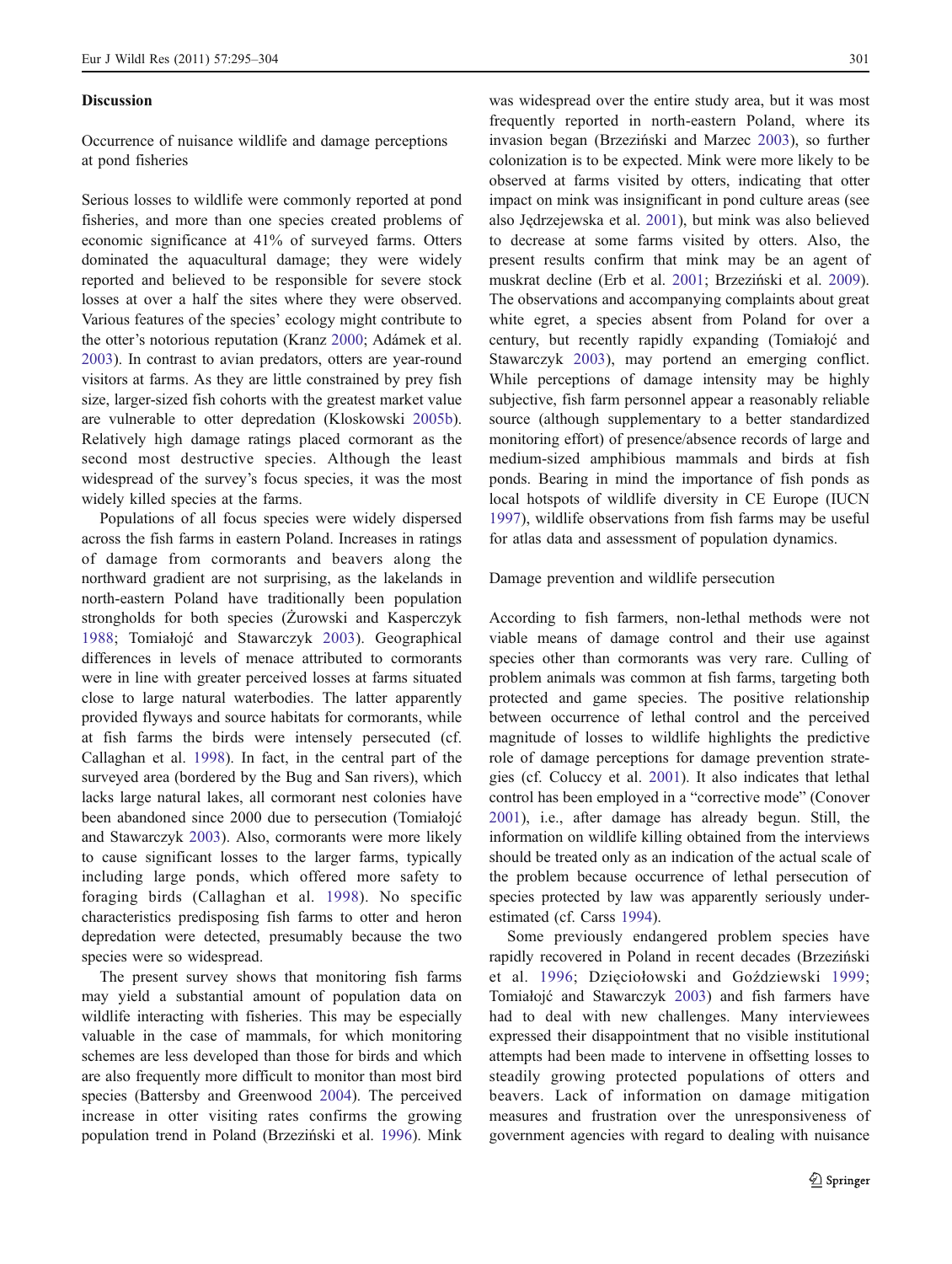wildlife might exacerbate controversies over how to manage the problem and fish farmers' antagonism toward conservation law (cf. Conover and Decker [1991](#page-9-0); Sales-Luis et al. [2009](#page-9-0)). The situation was additionally complicated by restrictions by the Ministry of the Interior and Administration on granting firearms certificates (Act No. 19/240, March 2000), essentially banning the use of firearms against problem animals at fisheries by persons other than hunters. Consequently, illegal persecution appeared to be widespread at pond fisheries and its extent is probably much greater than that revealed by the survey. Also, culling practices other than licensed shooting raise additional ethical and legal concerns.

The overall picture of damage mitigation strategies shows that when thriving wildlife populations are targeted, there is no easy path to conflict reconciliation. Large-scale culling of large vertebrates, including charismatic species, raises concerns about animal welfare and risks to wildlife populations in the long term (Baker et al. [2008](#page-8-0)). Also, outright elimination of intruders does not necessarily help to reduce the attractiveness of cultured resources for the targeted species in the long term (van Vessem et al. [1985](#page-9-0); Berger [2006](#page-8-0)). Compensation schemes paid from government funds can mitigate the economic motivation of resource owners to cull nuisance wildlife (Schwerdtner and Gruber [2007;](#page-9-0) Treves et al. [2009](#page-9-0)), but they routinely face criticism for fraud, inadequacy, and continuously mounting costs (Saberwal et al. [1994](#page-9-0); Bulte and Rondeau [2005\)](#page-8-0). Between 2003 and 2009, the number of compensation payments for beaver damage in the Lublin voivodship has increased fourfold (Lublin Regional Directorate for Environmental Protection files); hence, sustainability of the compensation mechanisms over the long term is questionable. Apart from budgetary concerns, compensation payments for damage caused by beavers in eastern Poland did not entirely remove incentives to pursue culling. A promising alternative would be a rational reallocation of available financial resources from compensations to subsidies for implementing non-lethal methods for limiting wildlife use of cultured resources, at least as complementary to lethal actions for population management. Financial aid for purchase of equipment to protect fish farms from natural predators is foreseen by Axis 2 of the European Fisheries Fund 2007–2013, the main EU instrument for fisheries programming (Council Regulation No 1198/2006). Some non-lethal methods were rated effective by the interviewees, but further independent research on their efficacy is required. However, non-lethal techniques, while least controversial, may relieve wildlife pressure on human resources only locally, in that discouraged animals may simply move to other pond complexes. There is rather a need for adopting a mix of local-scale, flexible strategies, integrating regulated population management (e.g., directed hunting; Dzięciołowski and Goździewski [1999](#page-9-0); Treves and

Karanth [2003\)](#page-9-0) but protecting wildlife from excessive and uncontrolled decimation. Moving decision-making processes to the local level, with the participation of the main interest groups (fish farmers, game clubs, and conservation authorities), can accommodate the self-determination aspirations of the stakeholders (Treves and Karanth [2003\)](#page-9-0). Regulated hunting or culling based on adaptive legislation may raise fish farmers' tolerance for destructive species by assuring them that the offenders will not remain "unpunished." The present survey did not address respondents' opinions as to whether hunters adequately reduce wildlife pressure on fish farm resources, as among the principal problem species grey heron was the only game species. However, given heron's high depredation potential at fisheries (Lekuona [2002](#page-9-0)), heron damage ratings and the percentage of facilities where herons were killed by the staff were relatively low compared to cormorants (which were not harvested by hunters), presumably because owners of ponds used as hunting grounds knew of the hunting effort. The practical question is to determine at what level of wildlife losses subsidized investments into damage management practices are reasonable. The present results show that if otters or cormorants were present at ponds, they were most likely posing serious economic problems for the fish farmers. Therefore, verified regular occurrence of these species at fish farms should justify institutional intervention of government agencies. However, due to unavoidable funding constraints and to reduce opportunities for fraud only fishery precincts should be eligible for subsidies. More varied payment mechanisms could involve diverse (i.e., other than governmental) sources of funding.

A related problem is adequate assistance in managing wildlife damage at fish farms suffering costs from multiple problem species. Financial burdens on this group of farms may by particularly heavy, both due to the different types of production losses to species with differing impact on farm resources (e.g., piscivorous birds taking fish and beavers burrowing into levees) and because protective measures against different groups of nuisance species require greater expenditures. Aquaculture facilities visited by a wider range of wildlife are likely to be habitats of high conservation value and their environmental role additionally justifies institutional support from local authorities. Conflicts caused by a greater range of wildlife require context-dependent conservation policy going beyond the currently prevalent single-species approach (cf. Barrows et al. [2005](#page-8-0)). Management of such conflicts should rely on locally feasible options and on a more equitable distribution of public funds (also see Treves et al. [2009](#page-9-0)). For instance, there is no compelling reason to favor the successfully reintroduced beavers as a single species included in the damage compensation schemes at fisheries in Poland, as its population is no less stable than that of other species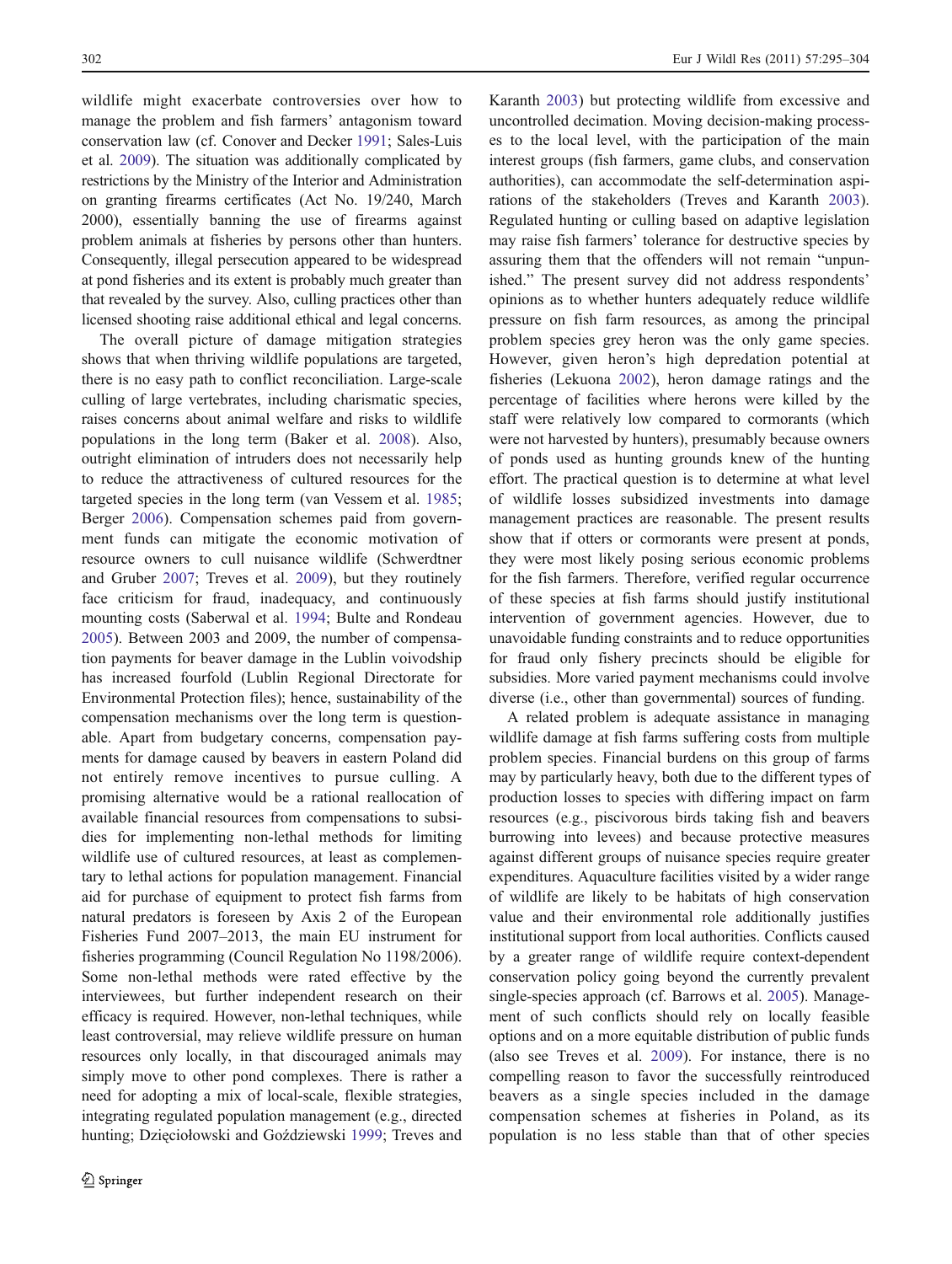<span id="page-8-0"></span>involved in economic losses at fish farms (Halley and Rosell [2002\)](#page-9-0).

As shown by the survey, some of the fish farmers in eastern Poland killed nuisance beavers, without applying for compensation payments or in spite of receiving them. This indicates that administrative indicators of the scale of wildlife problems, such as registers of compensation claims or compensation payments, cannot replace independent monitoring of conflicts and conflict management processes at fisheries. Monitoring activities should cover interactions between the parties of the wildlife–fisheries conflict and not just one aspect of the conflict (also see Young et al. [2007](#page-9-0); Henle et al. [2008\)](#page-9-0). Sound wildlife censuses and monitoring of damage inflicted at fisheries should be accompanied by monitoring of damage perceptions and of prevention measures taken, documenting the extent of lethal control operations. Such an approach may help to ensure both that farm enterprises are not exposed to economically devastating impacts of wildlife and that wildlife populations are not too strongly affected by lethal controls. However, there are no simple solutions for integrated adoption of these strategies at an industry-wide level. Damage perceptions by property owners, while a useful indicator of the intensity of wildlife–fisheries conflicts, are only a proxy for the actual severity of losses (Conover [2001](#page-9-0)), while standardized quantitative methods of damage assessment are costly and labor-intensive (Freitas et al. [2007](#page-9-0); Sales-Luis et al. [2009\)](#page-9-0). Also, obtaining accurate records of wildlife kills is difficult because illegal persecution is usually concealed (but see Carss 1994).

The survey reveals poor cooperation between conservation authorities and aquaculture facility operators in alleviating wildlife-related conflicts in Poland. Insufficient assistance to fisheries with wildlife problems by government agencies restrained by inflexible law and budgetary limitations is largely responsible for this situation. The only institutional participatory response to the escalating wildlife–fisheries conflict has been compensation schemes for beaver damages. Since Poland's accession to the EU, the dominant role of lethal means for controlling losses to wildlife at commercial fisheries has even increased. The Ministry of Environment delisted otters from the strictly protected species list in September 2004 (depriving them of any protection status at fishery precincts), and grey herons from the game species list in March 2005 (Act No. 220/ 2237, Annex 2 and Act 45/433, respectively). These changes in protection status have in practice allowed unrestricted reduction of these species at larger fish farms. Of the principal species that adversely interact with pond culture, only beaver remains partially protected at fishery precincts. Also, beavers and otters benefit from Natura 2000 protection status at ponds belonging to the Natura 2000 network (Annex II of the EC Habitats Directive).

Given the popularity of open pond culture and the likelihood that some nuisance populations will continue to increase in Poland, integrated implementation of adaptive conflict resolution strategies on condition of cooperation of all major interest groups (cf. Rauschmayer et al. [2008\)](#page-9-0) is a necessary and urgent endeavor to avoid the continuing scenario of widespread economic losses and massive wildlife persecution at pond fisheries.

Acknowledgments I am grateful for the collaboration of the fish farmers. Thanks to the Polish Hunting Association in Lublin for the access to hunting statistics.

Open Access This article is distributed under the terms of the Creative Commons Attribution Noncommercial License which permits any noncommercial use, distribution, and reproduction in any medium, provided the original author(s) and source are credited.

## References

- Adámek Z, Klinger H, Staub E (1997) Cormorants in Europe—the evaluation of EIFAC/FAO questionnaire campaign. Suppl Ric Biol Selvag 26:347–353
- Adámek Z, Kortan D, Lepic P, Andreji J (2003) Impacts of otter (Lutra lutra) predation on fishponds: a study of fish remains at ponds in the Czech Republic. Aquac Int 11:389–396
- Baker PJ, Boitani L, Harris S, Saunders G, White PCL (2008) Terrestrial carnivores and human food production: impact and management. Mamm Rev 38:123–166
- Barrows CW, Swartz MB, Hodges WL, Allen MF, Rotenberry JT, Li BL, Scott TA, Chen XW (2005) A framework for monitoring multiplespecies conservation plans. J Wildl Manage 69:1333–1345
- Battersby JE, Greenwood JD (2004) Monitoring terrestrial mammals in the UK: past, present and future, using lessons from the bird world. Mamm Rev 34:3–29
- Berger KM (2006) Carnivore–livestock conflicts: effects of subsidized predator control and economic correlates on the sheep industry. Conserv Biol 20:751–761
- Billard R (ed) (1999) Carp: biology and culture. Springer, Berlin
- Bonesi L, Macdonald DW (2004) Impact of released Eurasian otters on a population of American mink: a test using an experimental approach. Oikos 106:9–18
- Brace I (2004) Questionnaire design. How to plan, structure and write survey material for effective market research. Kogan Page, London
- Brzeziński M, Marzec M (2003) The origin, dispersal and distribution of the American mink Mustela vison in Poland. Acta Theriol 48:505–514
- Brzeziński M, Romanowski J, Cygan JP, Pabin B (1996) Otter Lutra lutra distribution in Poland. Acta Theriol 41:113–126
- Brzeziński M, Romanowski J, Żmihorski M, Karpowicz K (2009) Muskrat (Ondatra zibethicus) decline after the expansion of American mink (Neovison vison) in Poland. Eur J Wild Res 56:341–348
- Bulte EH, Rondeau D (2005) Why compensating wildlife damages may be bad for conservation. J Wildl Manage 69:14–19
- Callaghan DA, Kirby JS, Bell MC, Spray CJ (1998) Cormorant (Phalacrocorax carbo) occupancy and impact at stillwater game fisheries in England and Wales. Bird Study 45:1–17
- Carss DN (1994) Killing of piscivorous birds at Scottish fin fish farms, 1984–87. Biol Conserv 68:181–188
- Coluccy JM, Drobney RD, Graber DA, Sheriff SL, Witter DJ (2001) Attitudes of central Missouri residents toward local giant